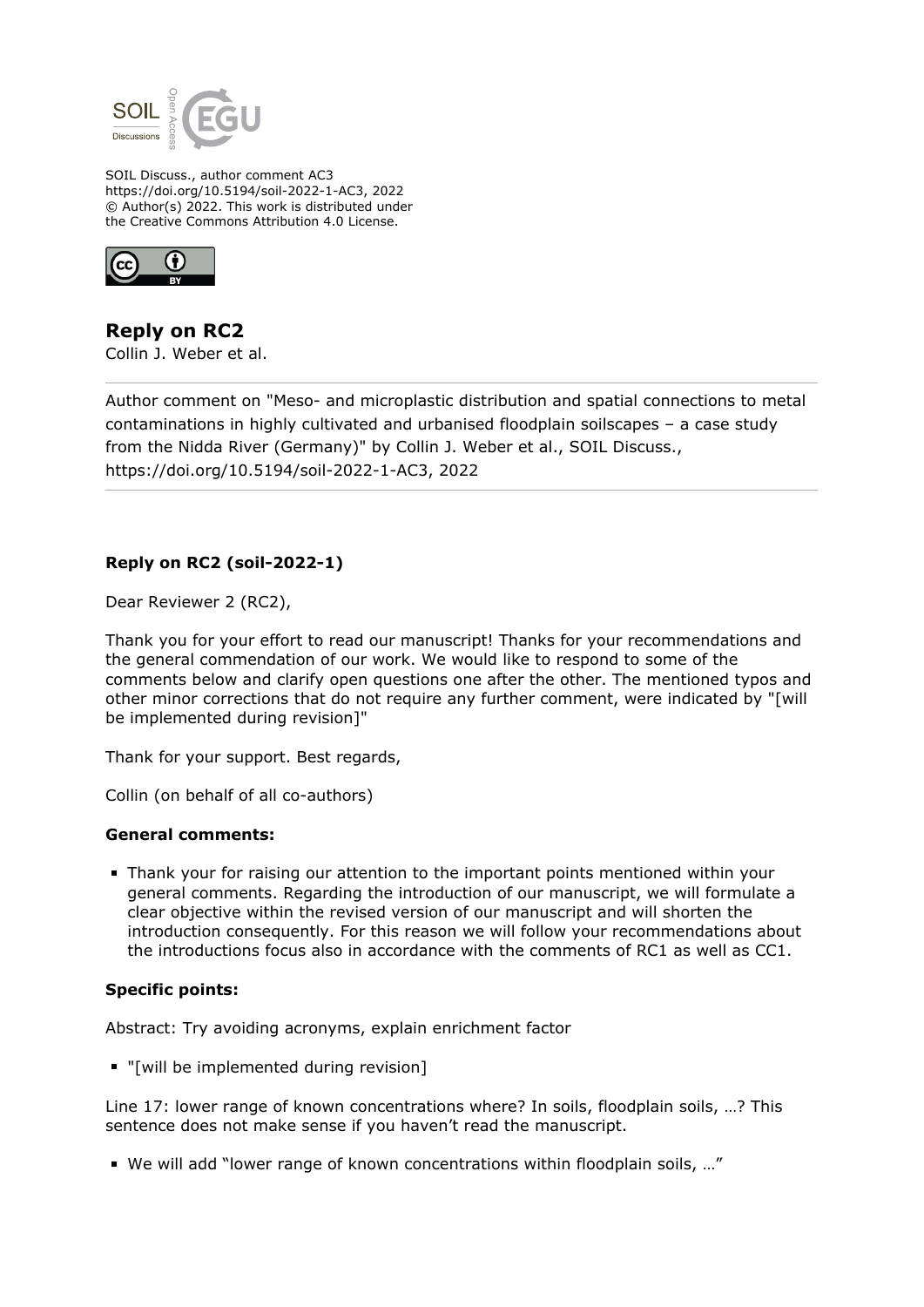Lines 21 f: Why do we need info on spatial microplastic distribution for floodplain management?

In contrast to so far "recognized" pollutants, microplastics are not considered within measures for floodplain management. The found effects of direct anthropogenic impacts, raising questions about future floodplain management. We may add "… for future floodplain management, regarding contamination assessments" to illustrate this background.

Line 30: correct typo "scapes"

"[will be implemented during revision]

Line 38: check wording of this sentence

Thanks for this hint! We have checked the wording and will change it within the revision.

Lines 52-59: one might expect that this paragraph leads to a hypothesis of an objective, something like: "Therefore, we wanted to find out…".

You are right, that the "metal" part of this paragraph suggests an objective. Within the revised introduction, we will add an objective at the end of the shortened paragraph.

Lines 70-72: not sure I understand the differentiation here in small-scale inputs and spacious inputs

We will change the wording here from small-scale inputs to "point or local inputs". Thus, the difference between point inputs (for example, input on a specific field) versus input from a flood (widespread) should become clearer

Line 75: "plastic abundance" instead of "spatial distribution of plastics"?

"[will be implemented during revision]

Lines 82-92: this should be part of the discussion: putting own findings into context with literature

The own findings compared here with other studies clearly belong to the previous preliminary work on microplastics in floodplain soils and should therefore also be mentioned here. They are taken up again in the discussion and compared with the findings of the study presented here.

Lines 97 f: not sure this is the correct reference. Also, I don't agree with this statement. Altered soil functions have only been found in the lab so far.

It's the correct reference here. We will formulate the statement less strongly by referring to "may affected by plastic particles in soils" and add an additional review reference here.

Lines 101-108: is this a goal of this study? The temporal aspect is not really investigated here. Or can the sampled soil strata be somehow related to the time the sediment has been deposited?

No, the temporal component is only considered based on EPO-ages, but is no general objective of the study. The information about the temporal aspects, will be shortened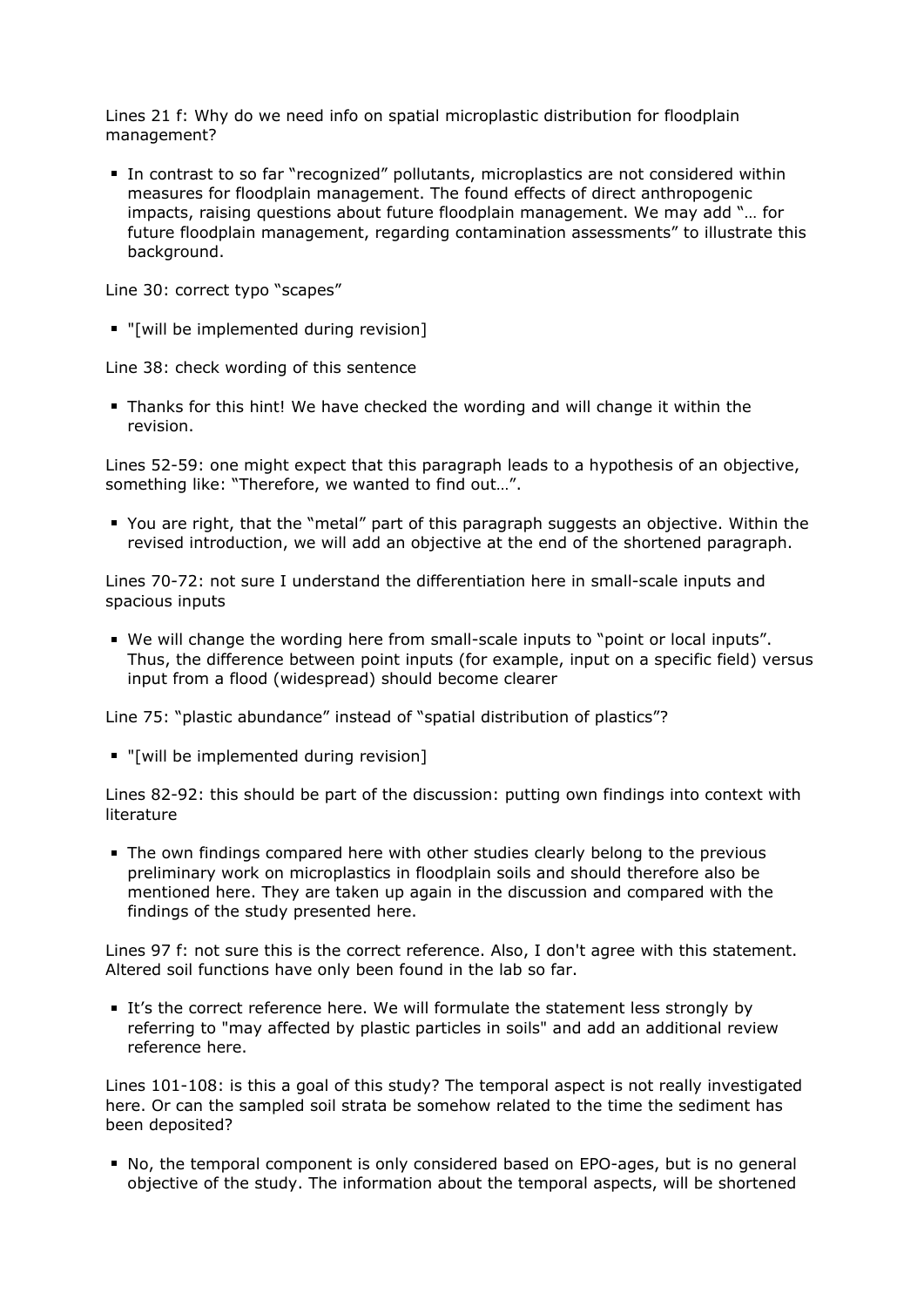and given just as side information within the revised introduction.

Line 112: replace "clear sequence" with "gradient"

"[will be implemented during revision]

Lines 115 f: this sounds like a weak argument for the study. is it possible to find a stronger point?

We will change the argument to "As the sink function of floodplains and depositional dynamics are already well studied for so-far recognized contaminants like metals of interest, a combined consideration of recognized metals and the new contaminant plastics, will be performed."

Lines 119 ff: These aims and hypotheses are coming somewhat "out of the blue". It would be nice if the introduction would be more funneled from the general knowledge via the knowledge gaps leading to the research goal.

Thank you for this recommendation. As stated before, we will revise the introduction accordingly and refocus on our objectives, based on the knowledge gaps.

Lines 123 f: the terms spatial relationship and spatial correlation seem a bit misleading, since one would expect that spatial analyses are being conducted that are commonly defined as (statistical) analyses of georeferenced data.

- Thanks for this suggestion. Maybe the wording "correlation" leads to the assumption of a geostatistical analysis. We will change the wording here to "… investigating spatial similarities and differences between…"
- 2.1 Study area: This can be shortened to the points relevant for the aim of the study
- "[will be implemented during revision]

Lines 169 f: "geospatial approach" - this term is used here in a somewhat blurry way. Also, why does a landscape consist of soilscapes? The term soilscapes should be defined at first mention.

The term "geospatial approach" with regard to (micro-)plastics research was introduced by Weber et al. (2020) https://doi.org/10.1002/ldr.3676; The core idea of this approach is a study and sampling design oriented to respective land- and/or soilscape features. We will cite the reference here and will define the term "soilscape" after its first mention within the introduction.

Line 235: replace "as control" with "for correction"?

"[will be implemented during revision]

Past and present tense are used inconsistently (e.g. in results section) – please correct throughout the manuscript.

"[will be implemented during revision]

Terms are used inconsistently: plastic concentration, plastic load: I'd suggest to change these to "plastic particle abundance", since the results are based on number and concentration is more commonly used for masses.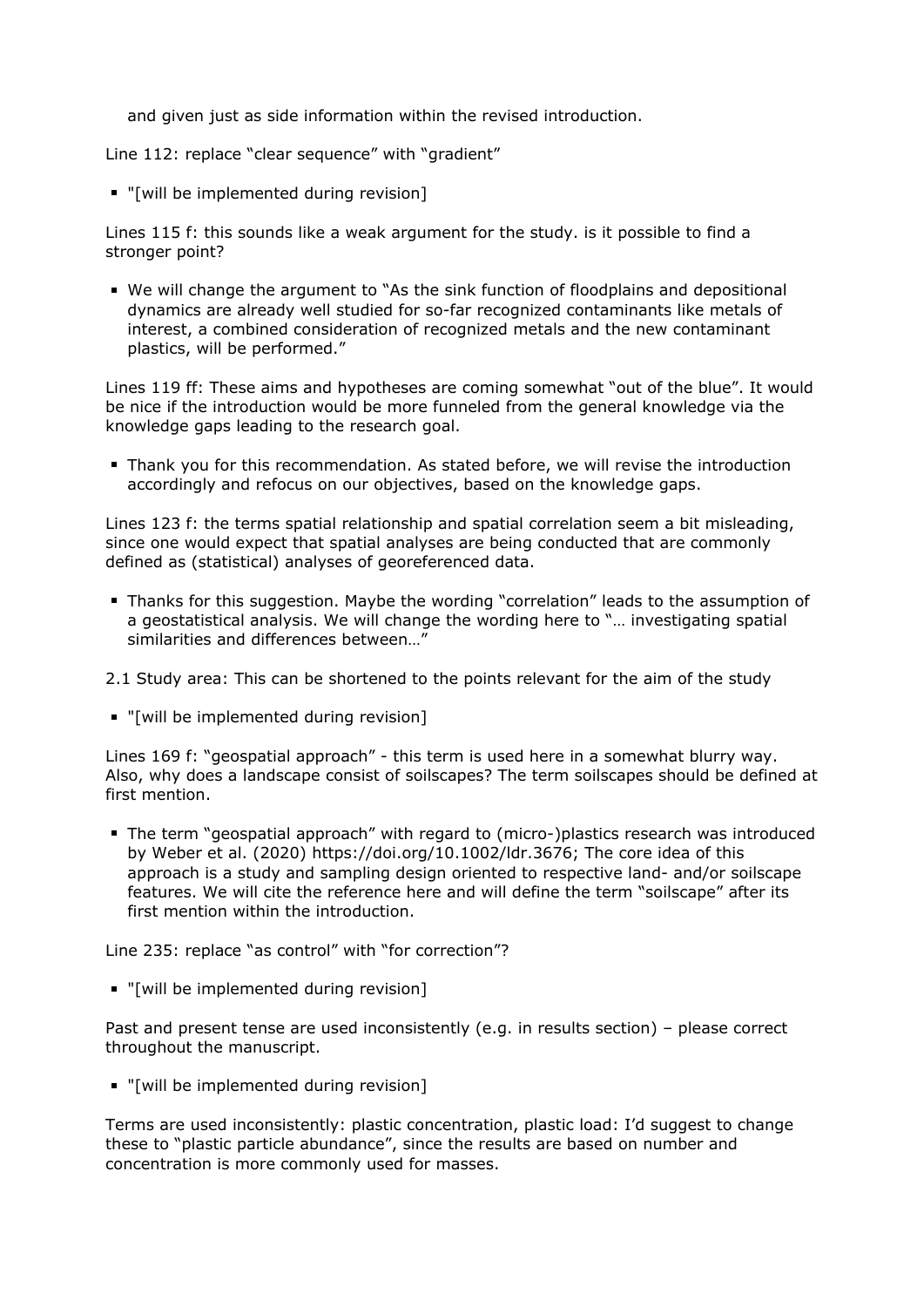Thanks for this recommendation. We will consistently use the term plastic load, as the results are reported as a number per kilogram soil dry weight.

The order of subsections is vice versa in the methods and results chapter.

The order of subsections within the methods is oriented from "known" standardized methods (soil and metal analysis) to non-standardized (micro-)plastic analyses. We would like to keep the order of subsections within the results.

Line 318: replace "organic (non-polymeric) with "natural organic matter"?

"[will be implemented during revision]

Figure 2: Please explain the box plots (what quantiles are shown?) and increase the fonts. Replace "particle type" with "particle shape"

We think, that a standard boxplot didn't need an explanation of quantiles as these are generally known. We would like to keep the term "particle type" as particle shapes are often associated with properties such as edges (e.g., broken)

Line 404: Mean values averaged over what?

We are not sure where this question is aimed? Are the proximal and distal floodplain sites meant? If yes we will add: "… mean values of proximal (near-channel) floodplain sites to mean values of distal (remote-channel)…"

Figure 3: I am not sure I understand the meaning of cumulative sums. I suppose these are the abundances shown in table 1 summed up over the three depths. But that would mean that 5, 2, and 3 samples are summed up for the 0-50 cm, 50-100 cm, and 100-200 cm, respectively, so the upper stratum is overrepresented. Wouldn't it be more intuitive to show mean abundance across each profile to compare the sites?

Thank you for raising this question. The cumulative sums are the abundance of particles per soil section summed up over the three depths, as you correctly stated. As the mean abundance (vertical) is already displayed within Figure 5a, we want to illustrate the complete plastic abundance over the entire soil column (0-2 m) per sampling point in Figure 3. We think that both the significantly lower contents in subsoils and the sites with the highest abundance are made clear by this type of illustration.

Figure 6: I like the panel a a lot. But it might be clearer if the zoomed-in plots were removed. Also, consider to only keep 6a in the main paper. Instead of 6b, I'd rather like to see soil depth plotted against EPO age. Also, the gap in the size range from 2-10 mm strikes me. Is this an artifact of the analysis method? It should be discussed.

Glad you like the illustration and thanks for the suggestions. We will remove the zoomed-in plots, also in accordance with RC1 comments, even if it becomes more difficult to track the lower size range. The gap within 2-10 mm range, is not an artefact of the analysis. It is due to the fact that many macroplastic particles were introduced into topsoil at two locations. We will add a brief discussion on this point.

Lines 476 f: Please delete: "with individual increased concentrations in deeper soil layers"

"[will be implemented during revision]

Lines 494 f: replace "association" with "correlation"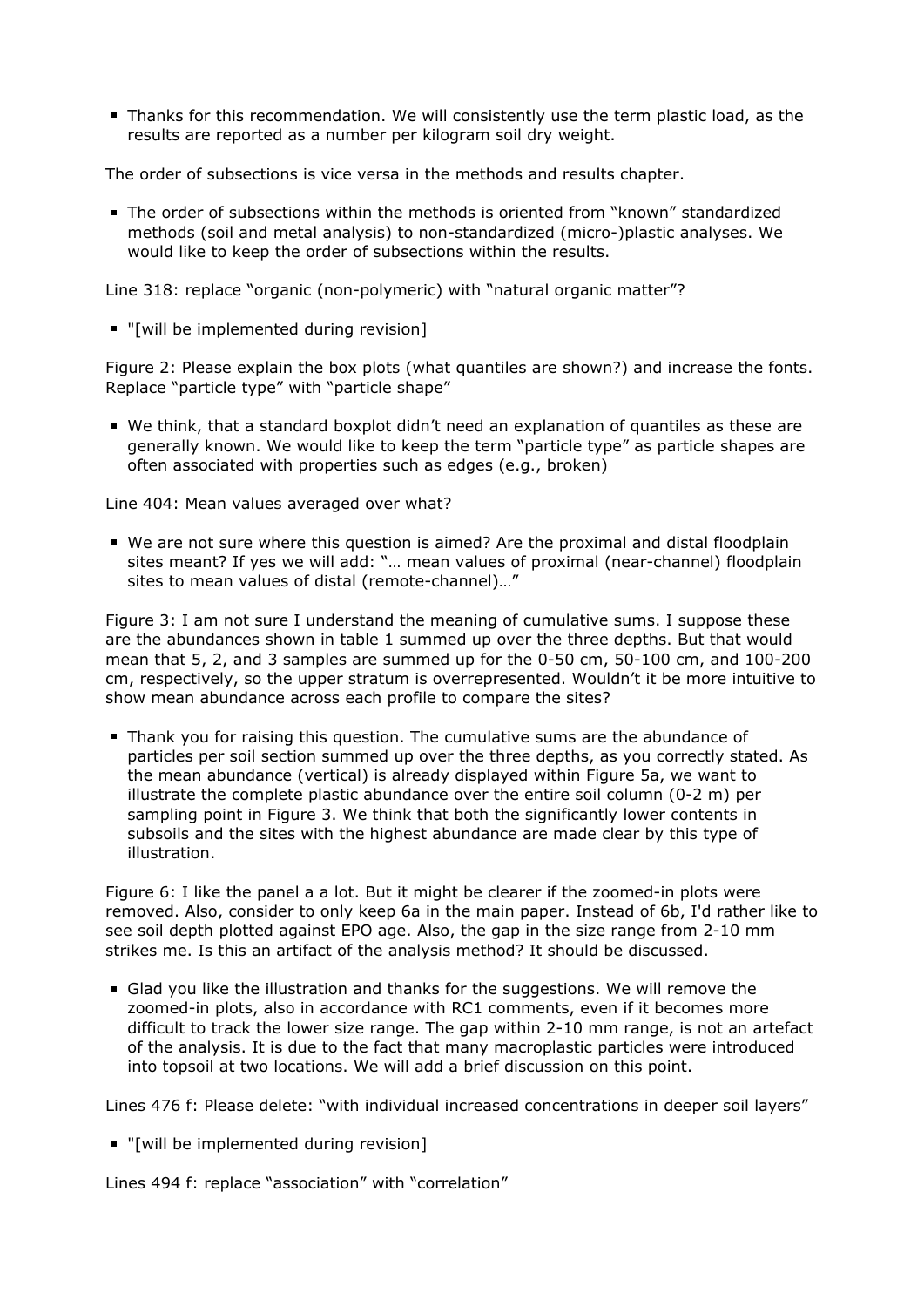"[will be implemented during revision]

Lines 496 f, 506 f: according to figure 5a, the relationship between soil depth and number of MP is not linear, or only linear down to approx. 60 cm and then rather constant. Could this be included in the model?

Thanks for this suggestion. As stated within l. 490-492 we found a significant regression between plastic loads and soil depth, just within the linear regression model. As we would like to keep the model as simple as possible, we think that a linear examination is sufficient here.

In the discussion, where the results are put into context with literature, I am missing the point that in general, particle abundances in different locations are hard, if not impossible to compare, since size and mass is not accounted for that can vary greatly depending on the origin, time of accumulation etc. of the plastics.

Special thanks to raising our opinion again to this important point. In general, we agree with the statement that comparisons of the abundance is always limited. but not impossible, as long as spatial relationships but also differences are considered in the interpretation of the obtained data. We will add an respective sentence within the discussion to state the given limitations of such spatial approaches clearly.

Line 533: But Piehl et al found lower abundances

Yes this is correct. The reference was set incorrectly here and will be removed.

Lines 566 ff: consider citing Koutnik et al. (2021) for a review of MP abundance in different soil types

Special thanks for this nice literature hint. As CC1 already mentioned that we should reduce our reference list, we will add this reference and argue here shortened with reference to the review.

Lines 659 f: high levels of plastics in topsoil cannot explain accumulation in topsoils if the amount of translocated plastic is not known

Yes, this is correct. We will delete the second half of the sentence and will just argue with the studies containing data on plastics in subsoils.

Line 669: "The direction of movement of the plastic deposits must therefore originate from the river" – why? What about agricultural activities, as stated earlier?

Thanks for mentioning this point. The statement seems to be a little one-sided here. We will change to "Beside agricultural activities contributing to plastic deposits, plastic can originate from the river and deposited via flood water since further, laminar sources are excludable"

Lines 675 f: but what about bioturbation, translocation to deeper soil?

Yes of course, this point is important and already discussed within Weber and Lechthaler (2021). The idea of an "general marker" assumes that a significant increase in content is indicative of deposition after 1950. Of course, parts of the plastic content can be displaced, as is possible with other dating methods, e.g., Pb-Cs. However, we know only little about the mass of "mobile" plastic in soils, especially for comparatively "large" microplastics. We will add a statement on the limitations due to relocation processes with regard to particle sizes.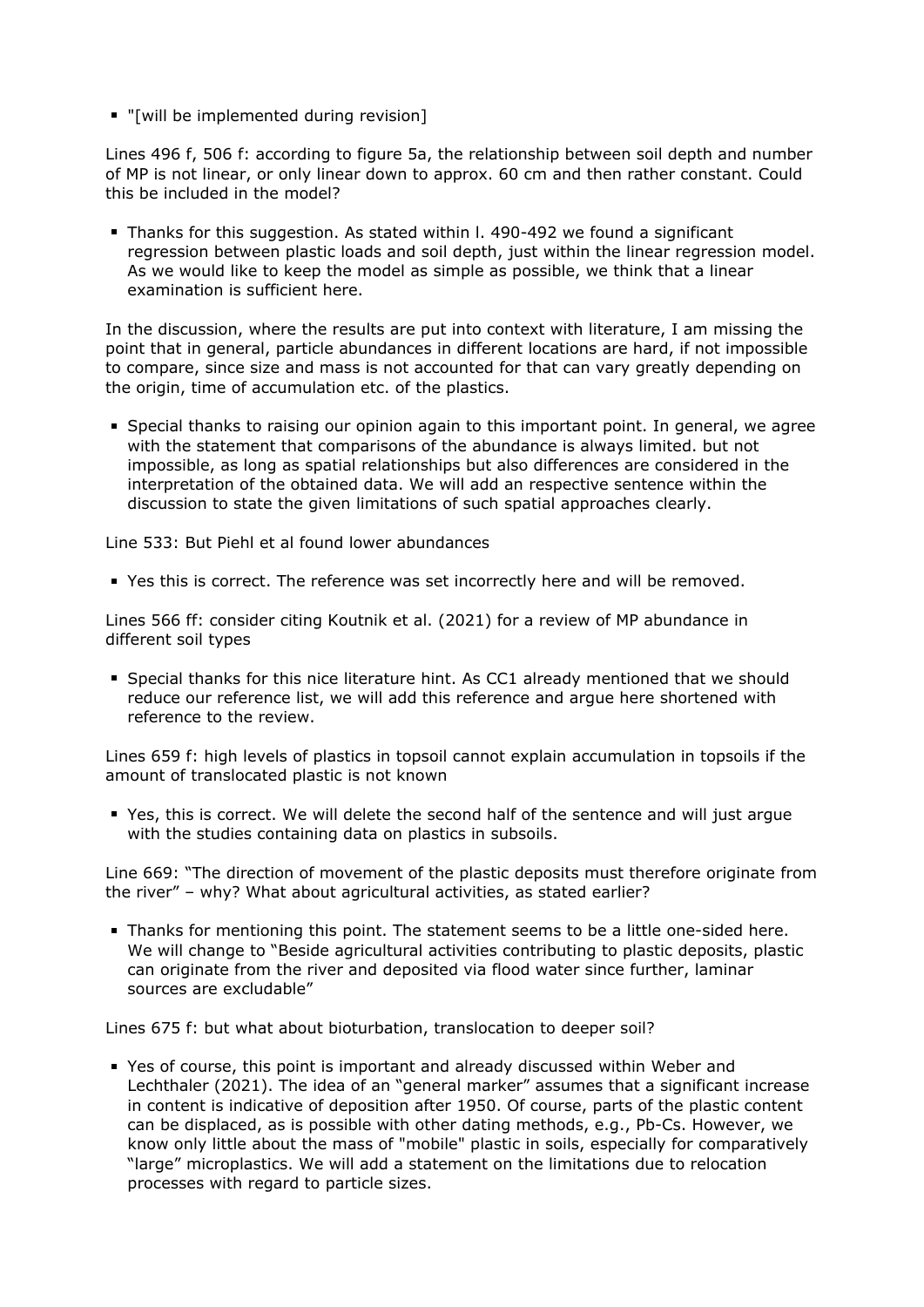Lines 682-690: this is in logical contrast to the theory of sediment dating.

We do not think, that a translocation of plastic particles within soils or sediments, is contrary to dating theory. Each environmental archive (which could be dated, regardless of the used method) is influenced by dynamic processes (e.g. vertical displacements in the pore space or bioturbation). Within the results of this study, we identified a frequent accumulation within upper soil sections and significant lower loads within deeper soils, assuming that the deeper-plastics have to be relocated. Nevertheless, if you look at the total contents or the peaks (as in radionuclide dating methods), an estimation is still possible.

Line 698: delete "spatial or statistical"

"[will be implemented during revision]

Lines 700 f: meaning the emission of heavy metals from plastics?

Yes, thanks for this question. We will change the wording here to make this point more comprehensible.

Lines 701 ff: I'm not sure what is intended here. If heavy metal as additives in plastics likely play no role, why should it be further studied?

This is a misconception here. Based on out method approach we were not able to identify the influence of heavy metal emissions from plastics, may due to the comparatively slight plastic loads found or the already existing geogenic as well as anthropogenic contamination of the floodplain with metals. Therefore, further studies should focus on the geochemical interactions. We will state this point clear within lines 700–704 within the revised version.

Line 707: What is the meaning of "significant outliers"?

We will change the wording to "high accumulations" here.

Line 723: What is the meaning of "(functions of some plastic pieces still recognizable)"?

Thanks for this question. This term means that the origin and the function of some plastic pieces is still recognizable. We will change the wording to "origin … still recognizable"

Line 734: Consider replacing "plastic content in floodplain deposits" with "the microplastic abundances found in this study"

"[will be implemented during revision]

Lines 744 ff: I am not sure I understand this. In the discussion the authors state that the MP abundance even in the upper soil layers is low compared to e.g. agricultural soils in literature. So, it seems that MP are not a prominent issue in flood plains, as other pollutants like heavy metals.

We believe that at this early stage of research it is not possible to say whether microplastics are a prominent issue in floodplains. Basically, the sole occurrence is to be considered negative, regardless of the quantity. As stated within the manuscript (methods, discussion), our method approach is limited through the analysed plastic size range. As many other studies have also analysed smaller particles, the contents are difficult to compare and it can be assumed that higher contents also occur in floodplain